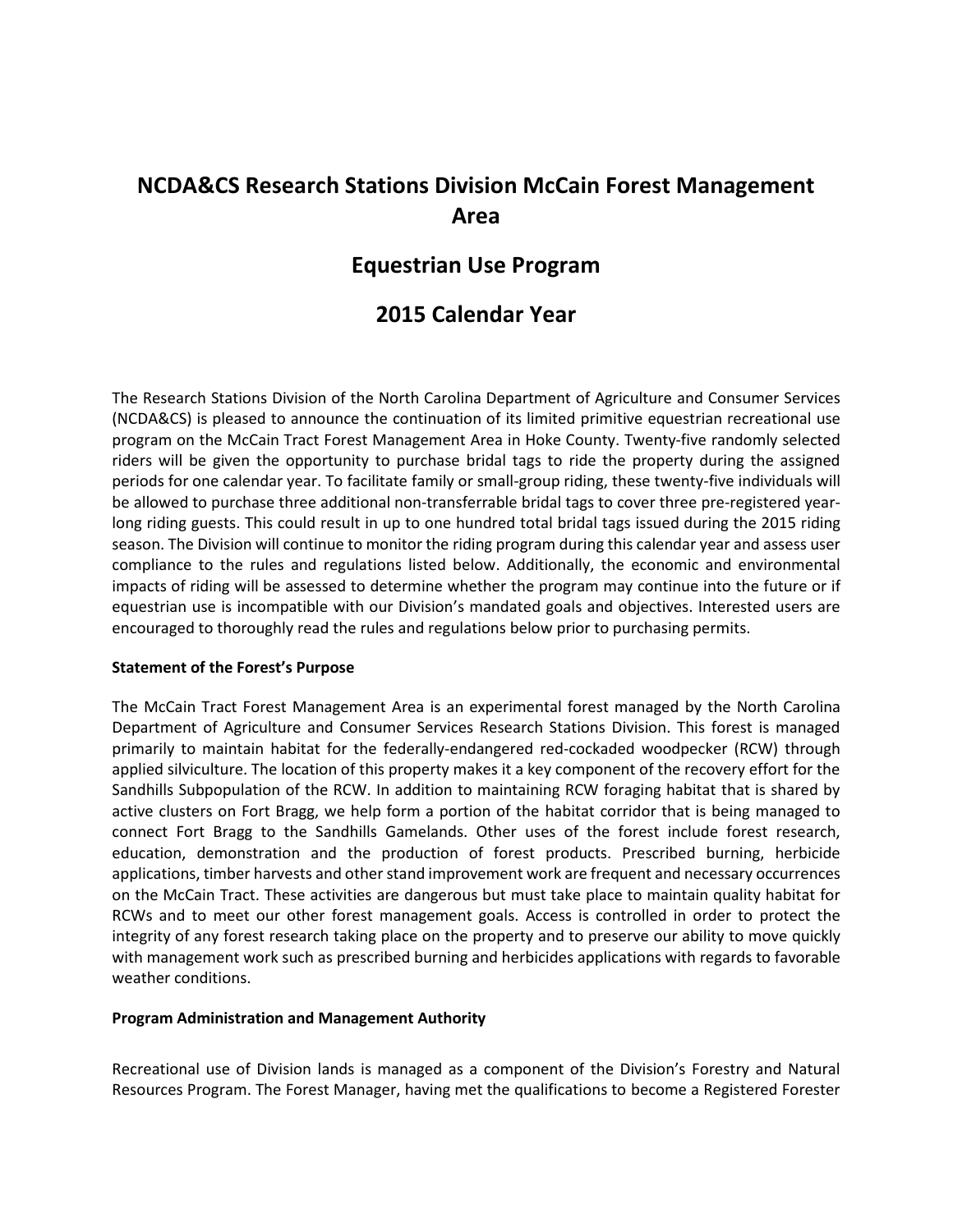as determined in North Carolina G.S. 89B, is tasked with developing and implementing the overall Division forest management program. The Forest Manager is a representative of the NCDA&CS and speaks for the Department on matters concerning forest management on Division lands. The Forest Manager shall be the primary point of contact for information regarding the management of the McCain Tract. The Forest Manager is identified as:

David K. Schnake, RF Forest Manager NCDA&CS Research Stations Division (919) 733-3236 (office) (919) 733-1754 (fax) [David.schnake@ncagr.gov](mailto:David.schnake@ncagr.gov) <http://www.ncagr.gov/research/forestry.htm>

### **Annual Use Fee**

The cost of an annual equestrian use bridal tag will be \$100. This fee will cover the cost of use during the allotted equestrian period beginning on January 2, 2015. This fee is non-negotiable and users must accept the risk that there will be days when riding will be prohibited due to prescribed burning, timber harvesting, herbicide applications, other forest management work, or gas line maintenance. Refunds will not be provided because of forest closures. To mitigate issues associated with this likely occurrence, riders will be provided with a list of surrounding properties which also allow horseback riding. Potential users are free to contact the forest manager to ask about a particular year's planned forest management activities in order to help them decide whether or not to purchase a permit.

### **Number of Users and Allotment Methods**

The opportunity to purchase a primary bridal tag and have the privilege to ride on the McCain Tract will be offered to 25 randomly selected users annually. This list of users will be drawn from a database containing interested riders managed by the Division. Users will be assigned an identification number. A random-number generator will then be used to select the 25 potential users' identification numbers per year. To better meet the needs of family riders or those who share trailers, each rider selected to purchase a primary bridal tag during this random process will have the opportunity to add three additional riders to their bridal tag at the time of purchase. Each of these additional riders will need to register and also pay the annual use fee at the time that the primary bridal tag is purchased. The additional rider bridal tags are not transferrable and may only be used by the rider identified at the time of purchase. A bridal tag applies to only one horse at a time.

As an example, if Susan Appaloosa is selected to purchase a primary bridal tag, she has the opportunity to purchase one tag for herself for \$100. If Susan regularly rides with her neighbors Stephanie and Paul Clydesdale and Jonathan Paint, she may identify those three individuals at the time of purchase and they may each purchase a \$100 permit. Susan, Stephanie, Paul, and Jonathan would therefore all be permitted equal use of the property. Susan Appaloosa may not purchase the three additional permits herself and then randomly invite different friends or boarders to ride with her as she sees fit.

Carriage driving with a maximum four horse team is permitted on the property. Each horse connected to a carriage must have a bridal tag purchased by the carriage driver. As an example, Susan Appaloosa may own a four-horse carriage. She may therefore elect to purchase her primary tag and the three additional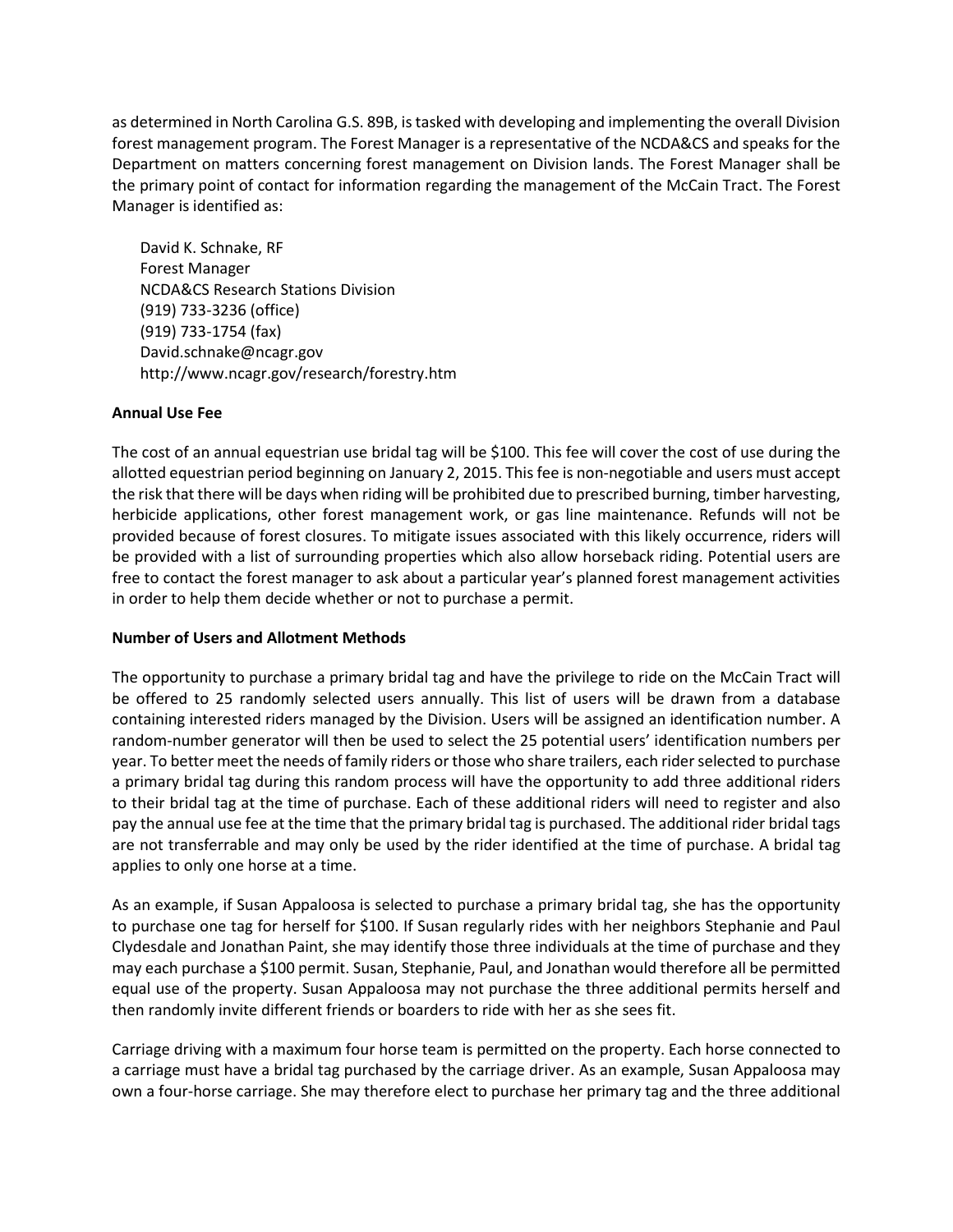rider tags for a total of \$400, thus allowing her to operate her four-horse carriage on the McCain Tract. Alternatively, Susan might drive a two-horse team and elect to purchase two tags for herself and then invite Paul Clydesdale, also a carriage driver with a two-horse team, to purchase her remaining two. Tags purchased by carriage drivers are not transferrable and may only be used by the rider identified at the time of purchase. **Periods of Use**

McCain will be open for equestrian use from January 2, 2015, to April 1, 2015. Use will resume on August 1, 2015, and end on September 1, 2015. Equestrian use will also be permitted on Sundays during deer hunting season. The Research Stations will attempt to complete most management work outside of this period, but users must accept that there will be many days within this period where use is restricted or possibly even prohibited due to forest management work.

The Forest Manager may add additional equestrian use periods if they do not impact forest management activities. For example, if favorable weather allows the completion of all necessary prescribed burning in early April and the RCW population is healthy, there may be an opportunity to allow equestrian use through the summer for that particular year. These additions will be evaluated on a case-by-case basis, and approved users for that season will be notified of any changes. Users should never assume that extra days will be added.

Equestrian use will be permitted:

- $\bullet$  1/2/15 3/31
- $\bullet$  8/1 9/1
- All Sundays during deer hunting season of September through the end of December.
- Additional equestrian use days as granted by the Forest Manager

### **User Acceptance of Terms**

**McCain 101**

Users must complete "McCain 101" before they are permitted to ride on the property. This will be a tour of the property offered by the Forest Manager. This tour will familiarize users with the rules and regulations of the forest.

### **Forest Closures**

The Forest Manager will maintain a list containing contact information for all 25-100equestrian users of the property. The Forest Manager will inform all users via e-mail when forest management work will be conducted on the property and the forest must be closed. Only portions of the forest impacted by management work will be closed if the existing trail system allows users to safely avoid project areas. If management areas cannot be safely avoided, entire forest closures for extended periods of time may be necessary. Closure specifics will be noted in the aforementioned forest closure e-mails. There is no minimum cutoff time after which the Forest Manager may not close the forest. Forest management work and the safety of our contractors and users will always take priority over recreational use.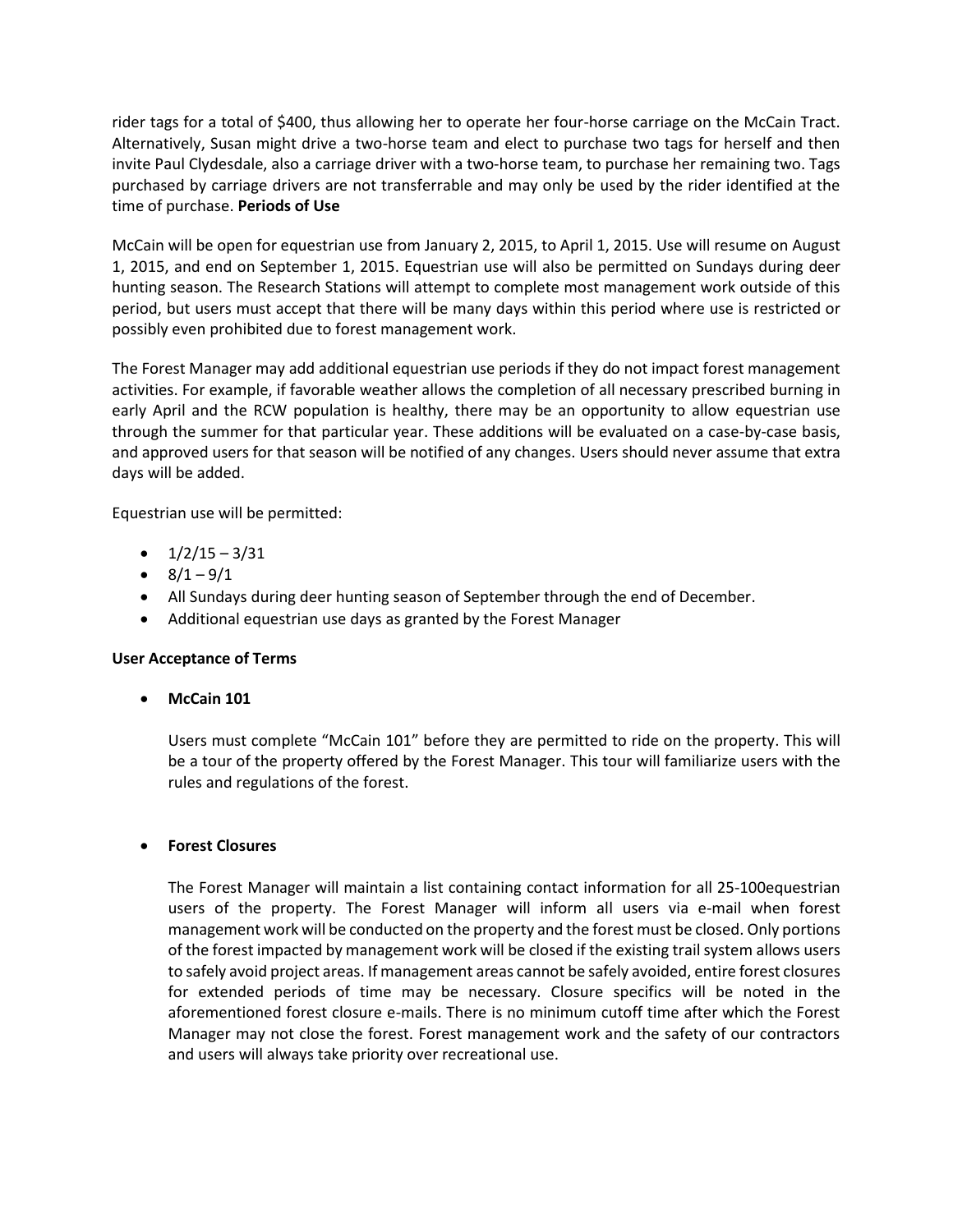Seasonal closures may be necessary in the event of widespread management work. An example of widespread management work would be the salvage of timber from large portions of the property following a large storm event.

#### **Primitive Recreation Infrastructure**

Users must accept that the McCain Tract is a working research and demonstration forest, and does not contain the amenities or staffing levels of a State Park. The recreational opportunities are best described as primitive. Trees that have fallen across trails, trails that are too bumpy for carriages or other recreation-based activities are not priority issues for the Division. Users must accept trails in "as-is" condition. Users are strongly encouraged to email or call the Forest Manager to identify these concerns, but the Division will only fix these issues as time and financial resources permit.

Trespassing hikers, ATV riders, horseback riders and carriage drivers, and others will likely continue to illegally access the property in spite of signage and your presence. Users are encouraged to contact local law enforcement personnel in these instances as the Forest Manager does not have law enforcement authority.

#### **Users must agree to and sign an agreement containing the following terms:**

- 1. Equestrian use of McCain Forest Management Area is a privilege, not a right. This use program may be eliminated if the integrity of the property, and the Division's ability to maintain it, are jeopardized by recreational use.
- 2. Management of red-cockaded woodpecker habitat, research, demonstration, and educational uses take priority over all recreational uses.
- 3. The privilege to use this forest should not be interpreted as authority to guide the management of this forest resource. Management responsibilities are controlled entirely by the NCDA&CS Research Stations Forest Manager.
- 4. Safety is a main concern. This is a working forest and users should dress appropriately for field conditions. Users may encounter wildlife, adverse weather, insects and other potentially dangerous conditions. Safety is each user's responsibility.
- 5. Users must provide a valid email address, street address and phone number to the Forest Manager prior to receiving bridal tags.
- 6. Users will not access any part of the forest during a prescribed fire and must stay off the property for at least 48 hours after a burn has been completed.
- 7. Users will not access the forest for a set time period following herbicide applications. The specific time period will be determined by the chemical labeling on the herbicide and will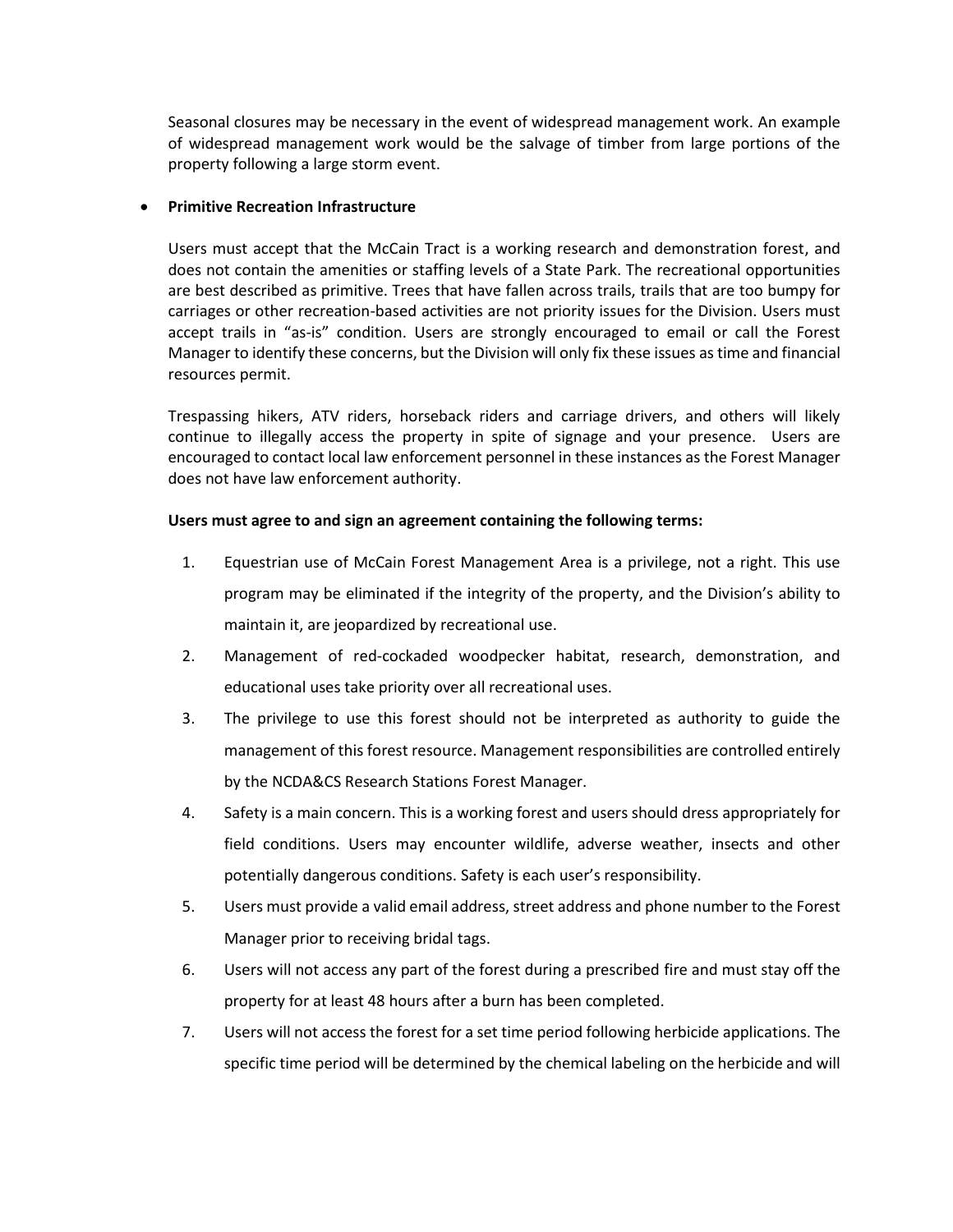be communicated to the list of 25-100 annual users via email before the herbicide application takes place.

- 8. Users will keep out of timber sale areas until they are deemed safe to re-enter by the Forest Manager.
- 9. Users will not approach marked RCW cavity trees or conduct any activities that create loud noises within 100 feet of these trees.
- 10. Users accept that prescribed burning and herbicide applications are weather-dependent activities. Precise scheduling of these activities is impossible. Users accept that there will be days in which they will plan on riding but cannot due to ongoing management work. Refunds will not be provided for riding time lost due to management work.
- 11. All equestrian users must have a bridal tag. The tag must be displayed in plain sight when visiting the forest.
- 12. All equestrian users must carry a valid photo ID while riding and be prepared for random checks to ensure that bridal tags have not been transferred.
- 13. A bridal tag applies to one horse and one rider. Riders may not pony additional horses.
- 14. Users will be issued a parking permit for their vehicle. All vehicles on the property must display the parking permit on the dash of the vehicle.
- 15. Carriage driving is permitted, but drivers must accept that existing trails will not be widened, graded, or otherwise improved for such use. Trails are in "as-is" condition.
- 16. Users must stay off trails for at least two days following ½ inch of rain. The Forest Manager may lower the rain threshold without warning if erosion issues are noticed on the property. Refunds will not be given for riding time lost due to weather.
- 17. NCDA&CS, its contractors, researchers and native wildlife have the right of way on McCain. Under no circumstances shall equestrian users interfere with the aforementioned primary users.
- 18. Uses that disturb or damage vegetation, soil surface conditions or native wildlife are not allowed.
- 19. The collection of plants, animals or other resources from the property is strictly prohibited, unless specifically authorized by the Forest Manager.
- 20. Users will stay on designated trails only. Open riding through the woods is prohibited.
- 21. Users will not access the property before dawn or after sunset.
- 22. No drugs, alcohol, illegal activities or firearms are allowed on the property.